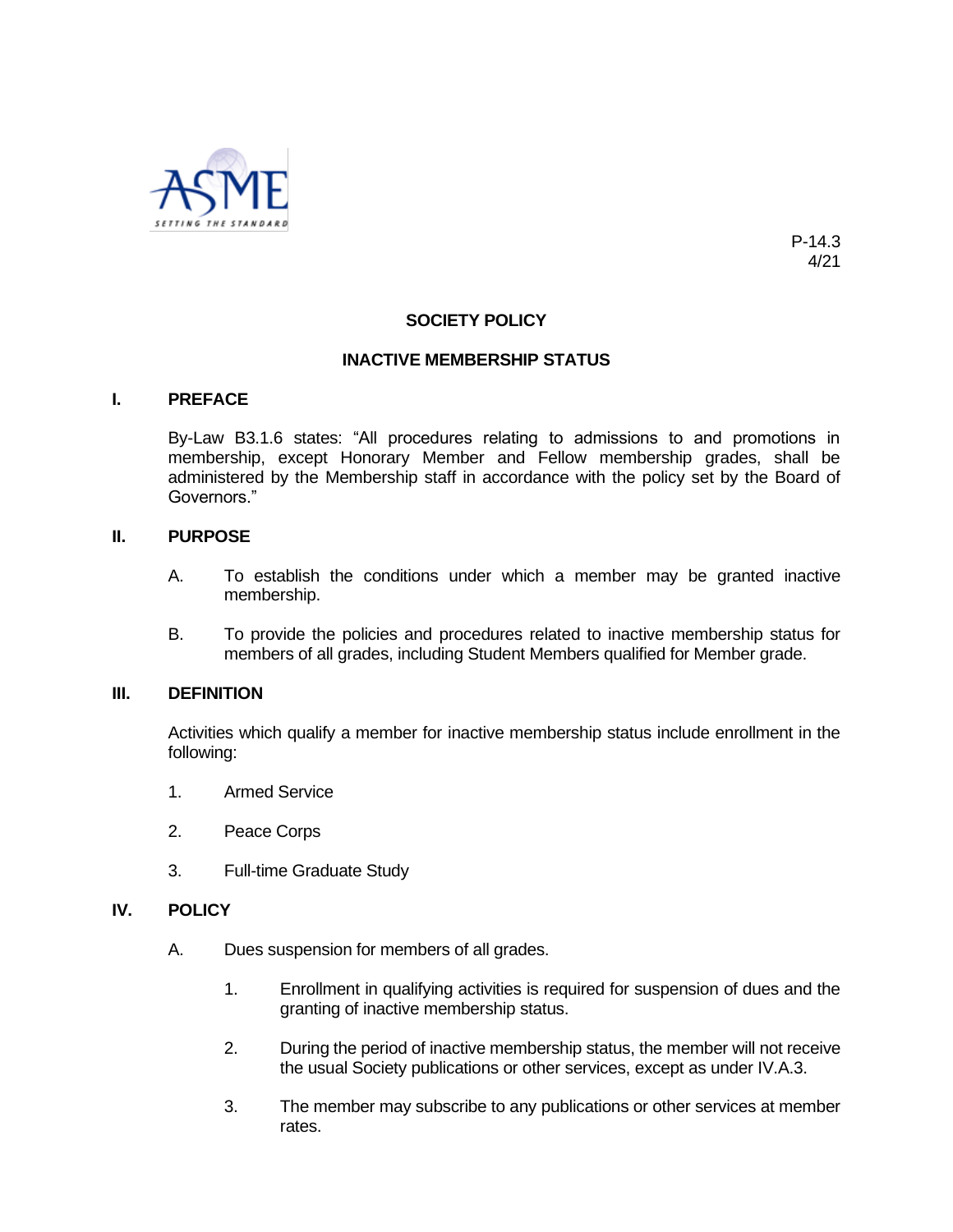- 4. The member will retain his/her original date of election.
- 5. Student Members qualified for Member grade will retain their date of promotion.
- 6. The inactive years will not be included in the ultimate determination of duesexempt status.
- 7. Within six months following termination of the qualifying activity the member may request restoration to active membership status.
- 8. If no request is received within six months following termination of the qualifying activity the member will be dropped.

## **V. PROCEDURE**

- A. Dues suspension
	- 1. The member may apply to the Executive Director, via the Membership Staff, for suspension of dues for the period the member is involved in a qualifying activity.
	- 2. The Student Member qualified for Member grade and enrolled in a qualifying activity must make the request for promotion when applying to the Executive Director, via the Membership Staff, for suspension of dues for the period of enrollment in the qualifying activity.
	- 3. The member will be carried on an inactive membership roster for a period not to exceed three years.
	- 4. At the end of the three-year period if an extension of inactive membership is not requested or restoration to active membership is not requested the member shall be dropped.
- B. Restoration to active membership status
	- 1. A member who has been on inactive membership status must apply to the Executive Director, via the Membership Staff, for restoration to active membership status within six months of the member's termination of the qualifying activity.
	- 2. A member who has been enrolled in a qualifying activity but did not request inactive membership status and was dropped may apply to the Executive Director, via the Membership Staff, to have such action rescinded. This request must be made during the time of the qualifying activity or within six months following termination of the qualifying activity.